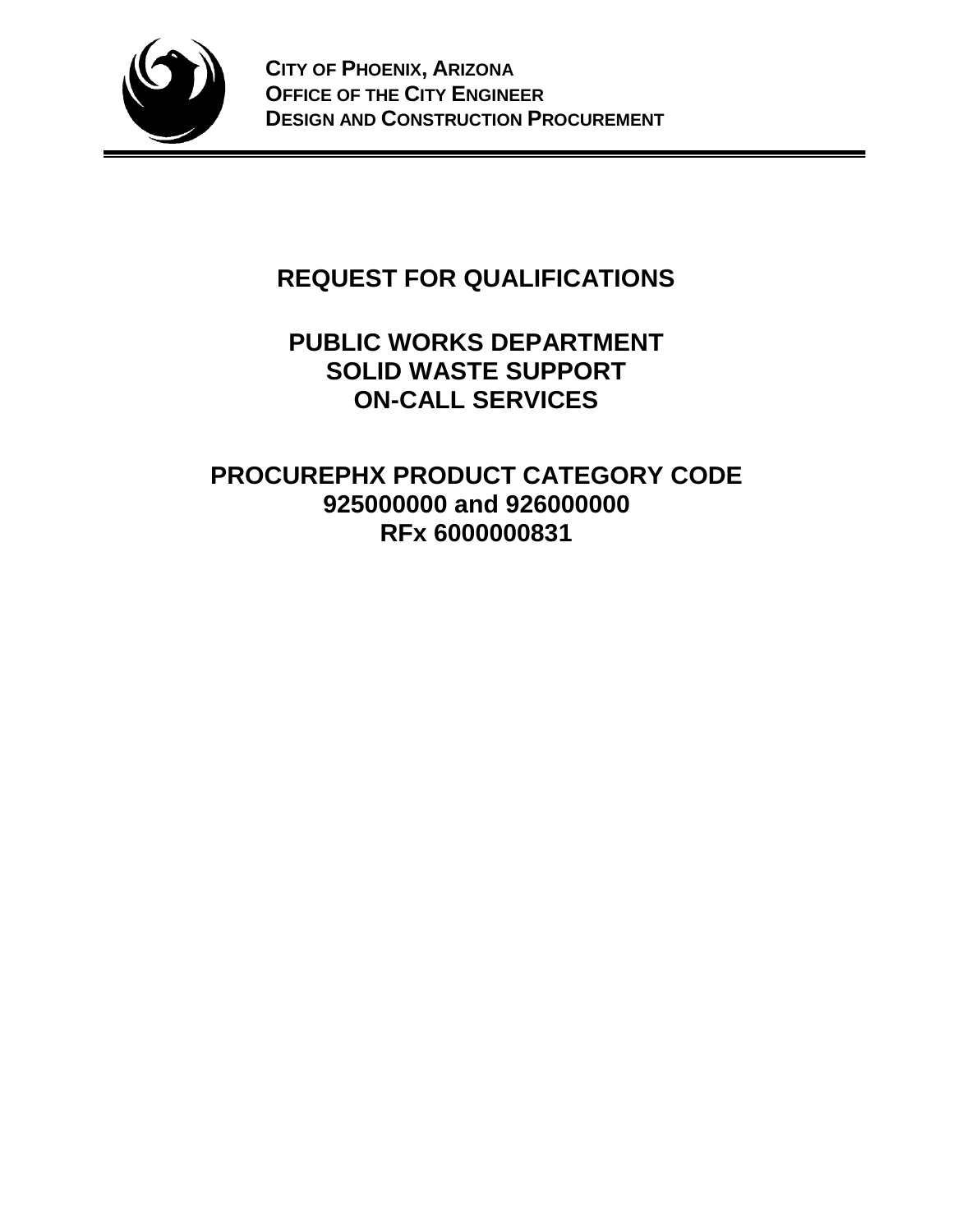# REQUEST FOR QUALIFICATIONS

The City of Phoenix is seeking qualified consultants to provide solid waste support on-call services on an as-needed basis for the Public Works Department Solid Waste Management Division. Possible services may include, but are not limited to: modifications to existing Solid Waste Facility Permits, groundwater monitoring, environmental documentation and permitting, and survey services. Up to eight firms may be selected for a five-year contract term. Selected consultants will be utilized on an on-call basis with task orders ranging up to \$100,000. The cap for all contracts is \$3 million over the course of 5 years.

Interested firms may submit on any or all service categories for the Solid Waste Support On-Call Services contracts. **Firms must specifically identify in the Statement of Qualifications (SOQ) information sheet each Service Category for which the firm is qualified and interested in providing to the City**.

### **SECTION I – PROJECT DESCRIPTION**

The Solid Waste Management Division manages five closed unlined solid waste landfills and one active landfill containing excavated slopes in soils and engineered final caps over closed cells, storm water systems consisting of excavated channels, retention/detention basins, energy dissipaters, and scour/erosion control features, two solid waste transfer stations / Materials Recovery Facility (MRF), four hauling yards and hauling maintenance facilities. The active landfill, transfer stations and hauling yards include fuel dispensing facilities, temporary waste storage, storage of petroleum-based lubricants, and light maintenance/repair activities. The list of Solid Waste facilities includes, but is not limited to:

Del Rio Landfill 19th Avenue Landfill Skunk Creek Landfill SR-85 Landfill (Out of City) 27<sup>th</sup> Avenue Landfill North Gateway Transfer Station / MRF 27th Avenue Transfer Station / MRF Deer Valley Landfill / Cave Creek Golf Course Wells associated with locations above

# **SECTION II – SCOPE OF WORK**

The Consultants will be responsible for providing services for Solid Waste landfills, transfer stations, MRFs, and wells. The scope of work for the Solid Waste Support On-Call Services projects may include assessment, design, construction administration and inspection, groundwater monitoring, survey services, studies, plan review, special inspections, programming, construction document development (plans, specifications and cost estimates), project management, and other related support services to accomplish the mandated requirements for Solid Waste facilities to maintain compliance with City, County, State, and Federal regulations.

Individual projects will be identified by City of Phoenix (City) Solid Waste staff for implementation and will differ in size, scope and complexity. At any given time, there may be multiple projects that the selected firm will be required to manage simultaneously, while also coordinating with City Solid Waste staff, contractors and potentially other agencies.

The consultant will provide vehicles, fuel, technical references, cellular phones, laptops/tablets, printer, digital camera, and other equipment deemed necessary to complete the tasks. Cell phones and laptop/tablet must have full field connectivity. Consultant must provide technical support for their equipment.

The Consultant may be required to work with City staff to evaluate selected activities, identify applicable requirements, and develop and implement an appropriate response.

Firms may submit for one or more Service Categories. The City is looking for a variety of firms to ensure we have consultants available to meet the diverse needs of Solid Waste projects.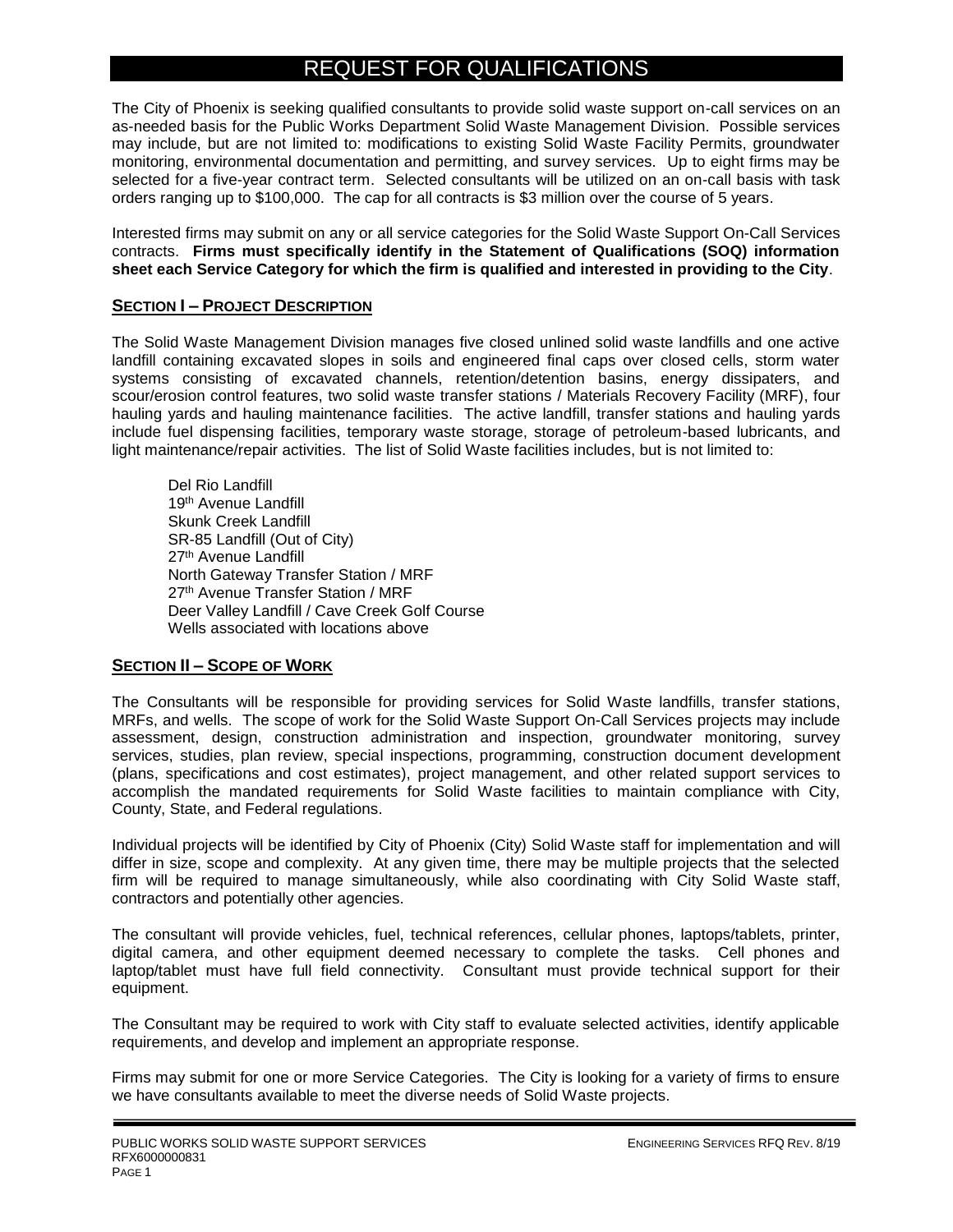The four Service Categories are:

## **Service Category 1: Engineering Services (up to 3 firms may be selected)**

Engineering Services for Landfills and Transfer Stations may include, but are not limited to:

- Design, construction administration and inspection services for the SR85 Landfill cells excavation, lining and closure of various phases.
- Design, construction administration and inspection services for the five Closed Landfills including repair of final cover, drainage improvements, site security, and end use planning.
- **•** Design, construction administration and inspection services for the North Gateway and  $27<sup>th</sup>$ Avenue Transfer Stations and MRFs.
- Sequencing Plans Development for SR85 landfill operations.
- **Drawings and sketches in support of SR85 landfill operations.**
- Slope Stability Calculations.
- Landfill Volume Calculations (Airspace Used, Solid Waste to Soil Ratio, and Waste Density).
- Estimate Future Air Space/Day based on Current Tons/Day.
- **Estimate waste disposal to landfill capacity.**
- Estimated date to landfill capacity.
- Calculations on soil usage during landfill operations.
- Minor/major environmental/operational permit modifications.
- General engineering services for landfills and waste transfer stations.
- **Cost estimating for various construction activities at landfills and waste transfer stations.**
- Related surveyor services and interpretation.
- **•** Permitting assistance.
- **•** Other services as requested.

#### **Service Category 2: Environmental Professional Services (up to 2 firms may be selected)**

Environmental Professional Services for Landfill and Transfer Stations may be of a general technical or regulatory nature include, but not limited to:

- Compliance reviews.
- Site or project assessments.
- Operations hazard assessments.
- **■** Identification of alternative approaches.
- Department staff training.
- Obtaining regulatory compliance.
- Permitting assistance.
- Public Outreach.
- Reporting and document preparation.
- Application for funding, and other associated services.
- Compliance programs development.
- Other environmental consulting related services as requested.

Assistance for various disciplines, includes, but not limited to:

- **■** Archaeology.
- Historic preservation.
- Biology and natural resources.
- Clean Water Act / sections 404, 401, and 402, including, but not limited to:
	- o State and federal wastewater and Stormwater permitting assistance.
		- o Regulatory reporting and document preparation (e.g. annual reports, Stormwater management Plans, Pretreatment Program Plans etc.).
- Environmental assessments, studies, and technical support (e.g., pollutant loading estimates, pollutant source evaluations, drainage area studies, etc.).
- Green infrastructure.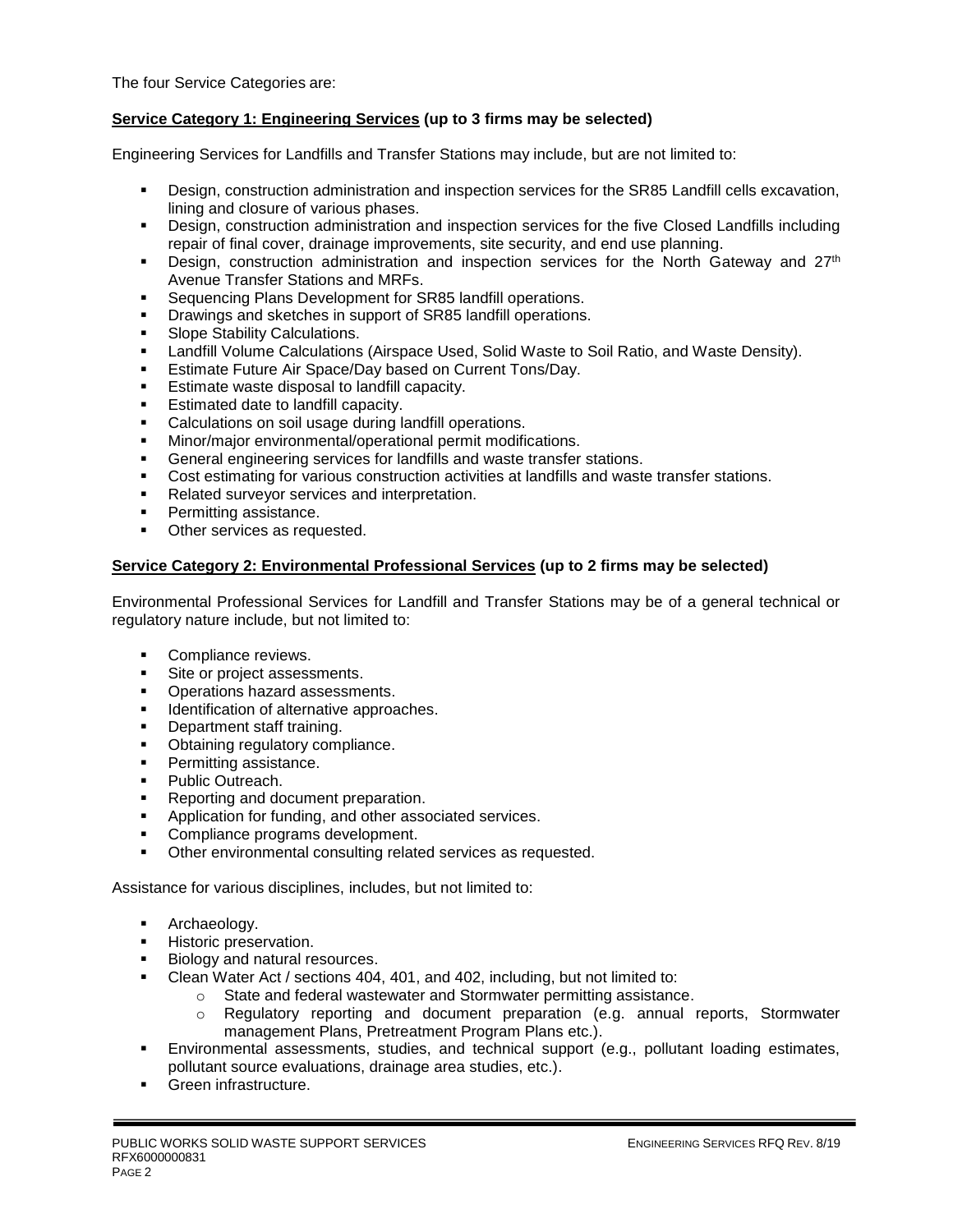- National Environmental Policy Act (documentation and related supporting technical analyses and reports).
- Clean Air Act, including, but not limited to:
	- o Permitting.
	- o Monitoring, modeling, source testing, etc.

# **Service Category 3: Groundwater Monitoring** (up to 2 firms may be selected)

Groundwater Monitoring Services may include, but are not limited to:

- **•** Conduct Groundwater monitoring at the City Landfills boundaries per the Landfill Groundwater Monitoring Manual and QA/QC Plan.
- **■** Maintain compliance with State and Federal regulations regarding monitoring the quality of the groundwater at the boundaries of the City Landfills.
- Monitor quality of groundwater at boundary of City landfills for data that is representative of actual site conditions in the uppermost aquifer.
- Monitor static water level in the monitoring wells to determine direction of the regional groundwater flow beneath the City landfills.
- Report findings to State and Federal agencies as required.
- **•** Conduct remediation studies and propose activities (if determined to be needed).
- Providing other services as requested.
- Perform the following requirements when needed:
	- o Perform and coordinate groundwater sampling at City landfills, including physically collecting all samples in the field, coordinating with Arizona Department of Health Services-certified laboratory for sampling parameters and supplies, preparing all paperwork, reviewing bottle orders, ensuring all sampling parameters are met, etc. Environmental monitoring and sampling to be performed in accordance with applicable rules, regulations and legal requirements and in compliance with industry standard sampling protocols and procedures.
	- $\circ$  Complete groundwater well sounding (depth measurements) and purging of groundwater monitoring wells.
	- o Prepare groundwater monitoring reports for the City landfills for submittal to Arizona Department of Environmental Quality (ADEQ) signed and sealed by a registered professional. Review analytical monitoring data to determine if Exceedance Conditions exist, complete monthly monitoring if needed due to Exceedance Conditions, and prepare Exceedance Reports, if needed.
	- $\circ$  Perform statistical analysis from the analytical laboratory for Skunk Creek, 27<sup>th</sup> Avenue, 19<sup>th</sup> Avenue, and SR 85 landfills for submittal to regulatory agencies.
	- $\circ$  Review and revise as necessary the sampling and monitoring plans to stay in compliance with regulatory requirements.
	- o Complete sampling of landfill leachate and condensate as needed.
	- $\circ$  Stay up-to-date with environmental regulations on landfill groundwater monitoring, etc. by reviewing: Federal Register notices; Arizona Administrative Register; and regulations (40 CFR, Title 18 AAC, City of Phoenix Sewer Code, etc.) to ensure all requirements are met.
	- o Interact and consult with regulatory agencies (ADEQ Solid Waste Division on 40 CFR 258 and other groundwater monitoring regulations, and ADEQ Superfund Programs Section on 19<sup>th</sup> Avenue Landfill groundwater monitoring requirements).
	- $\circ$  Work alone in remote field conditions under severe weather conditions and lifting heavy objects.

### **Service Category 4: Survey Services** (up to 1 firm may be selected)

Survey Services may include, but are not limited to:

- Survey (Legal Boundary, Topographic, Control, As-Built, Hydrographic, Elevation, etc.).
- Mapping.
- Data collection.
- Construction staking and layout.
- Must be a registered Land Surveyor.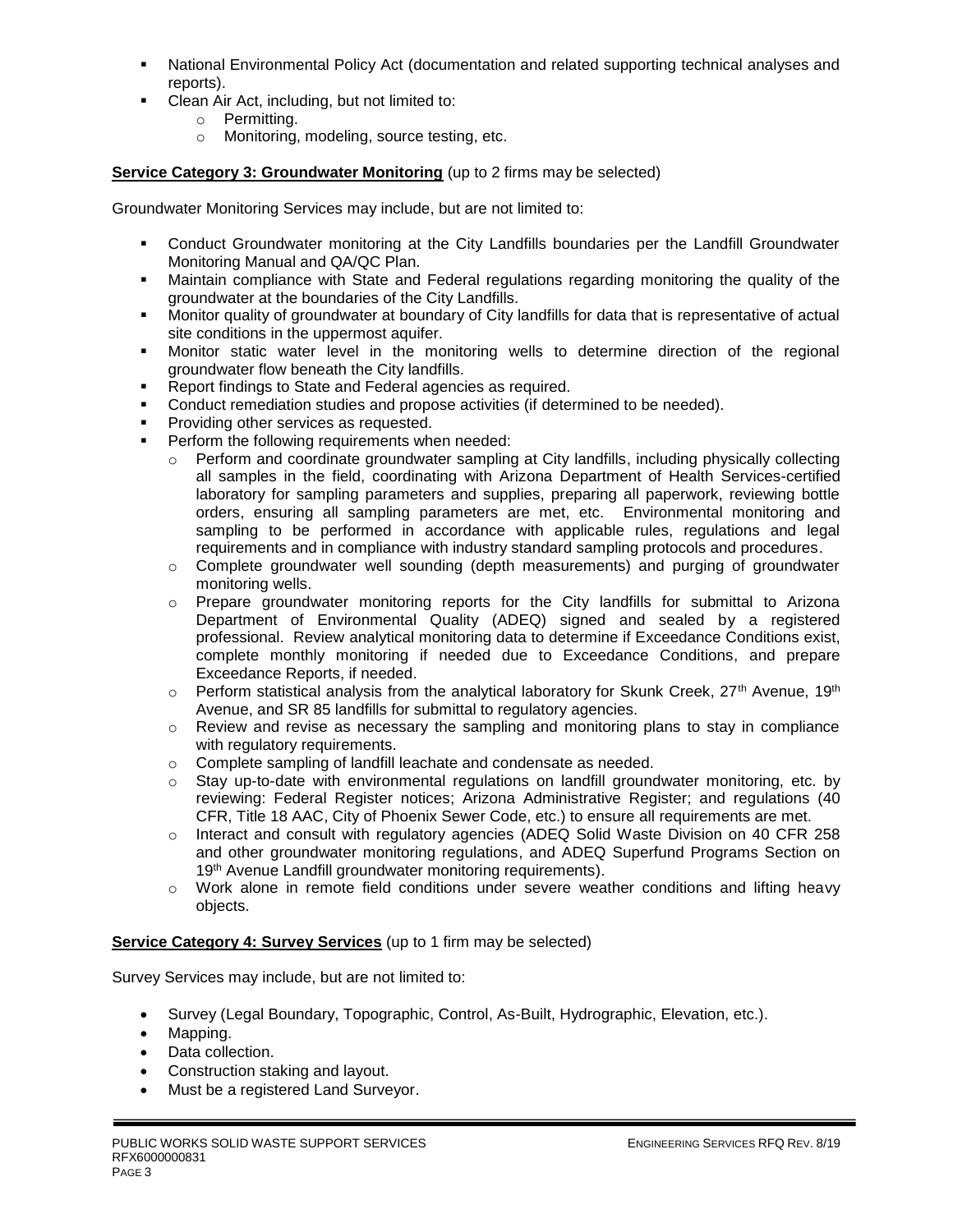## **SECTION III - PRE-SUBMITTAL MEETING**

A pre-submittal meeting will be held at 10:00 a.m. on Thursday, November 21, 2019, at 200 West Washington Street, 5<sup>th</sup> Floor Conference Room 5 West. At this meeting, City staff will discuss the scope of work, general project requirements, and respond to questions from the attendees. It is strongly recommended that interested consultants attend the pre-submittal meeting. Inquiries regarding the project scope outside of this pre-submittal meeting must be directed to the Contracts Specialist.

### **SECTION IV - STATEMENT OF QUALIFICATIONS EVALUATION CRITERIA**

Firms will be selected through a qualifications-based selection process based on the criteria below. Subcriteria are listed in order of importance in relation to project services. City of Phoenix project experience is not required.

### **A. Experience of the Prime Firm (maximum 125 points)**

Describe the experience and qualifications of the prime firm in providing services for similar projects. Identify projects the submitting firm has completed. For each project listed, provide:

- 1. Description of the project including scope and project owner
- 2. Role of the firm and explain how this relates to the services being solicited
- 3. Project's original contract value, final contract value, and reason for variance
- 4. Project's start date and completion date

If you are submitting for *Service Category 1, Engineering Services*, discuss the experience and qualifications of the prime firm in providing Type III; Type IV Modifications, or new applications to Solid Waste Facility Plans (reference Arizona Administrative Code R18-13. 701 and 702) for projects located in Arizona. List projects completed since 2009 and provide:

- 1. Description of the project including scope and project owner
- 2. Role of the firm and explain how this relates to the services being solicited
- 3. Project's original contract value, final contract value, and reason for variance
- 4. Project's start date and completion date

If you are submitting for *Service Category 3, Groundwater Monitoring*, provide a list of at least 3 unlined solid waste landfills in the southwest (Arizona, New Mexico, California, Utah, or Nevada) at which your firm has performed groundwater monitoring related services. For each project listed, provide:

- 1. Description of the project including scope and project owner
- 2. Role of the firm and explain how this relates to the services being solicited
- 3. Project's original contract value, final contract value, and reason for variance
- 4. Project's start date and completion date

### **B. Experience of the Key Personnel (maximum 150 points)**

Describe the experience and qualifications of the specific project team expected to be assigned to this project in providing services for similar projects. For each key person identified, list their length of time with the firm. List each key person's role in the projects provided. If a project selected for a key person is the same as one selected for the firm, provide just the project name and the role of the key person. For each project listed, provide:

- 1. Description of the project including scope and project owner
- 2. Role of the team or team member and explain how this relates to the services being solicited
- 3. Project's original contract value, final contract value, and reason for variance
- 4. Project's start date and completion date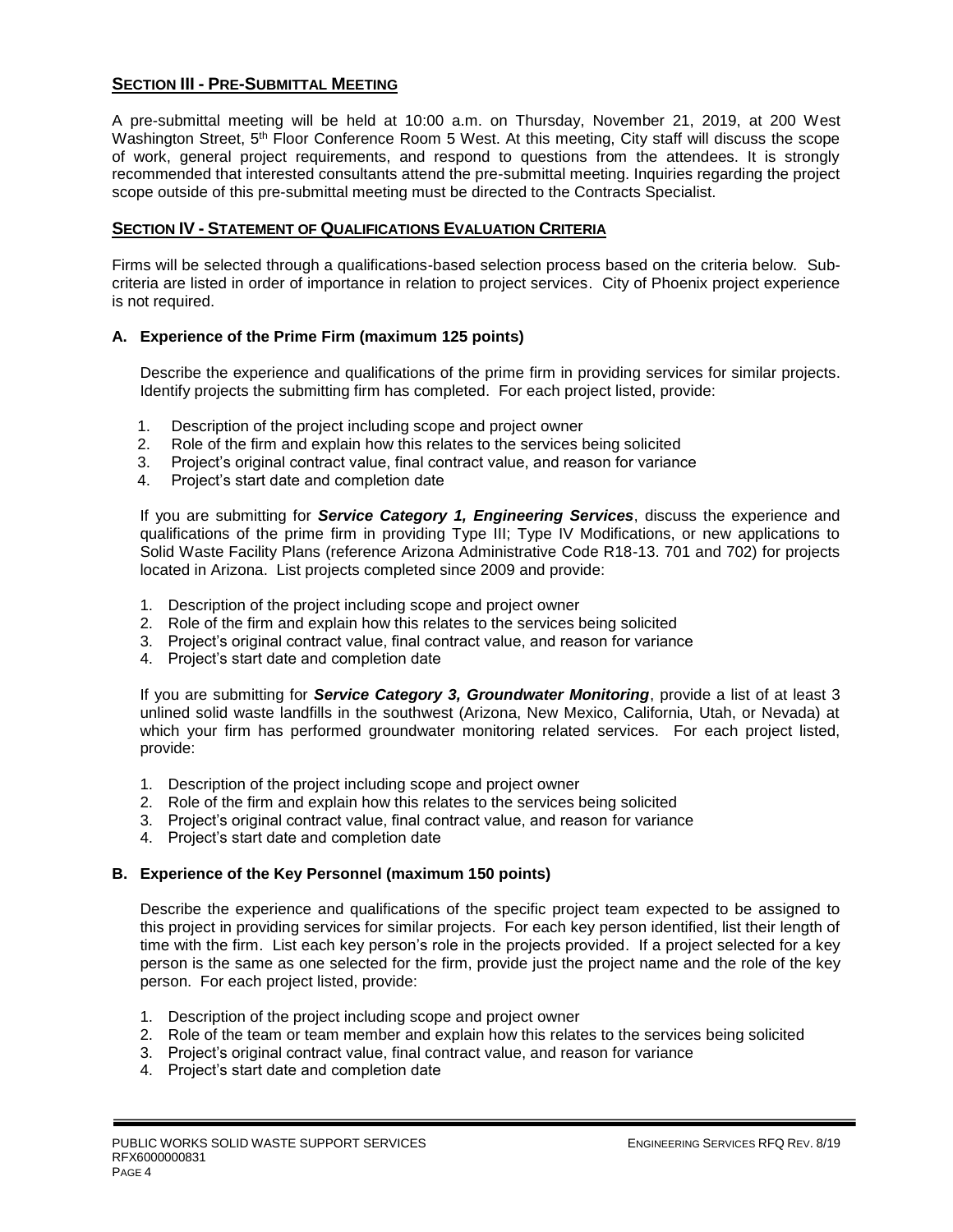If you are submitting for *Service Category 1, Engineering Services*, discuss the experience and qualifications of the specific project team expected to be assigned in providing Type III; Type IV Modifications, or new applications to Solid Waste Facility Plans (reference Arizona Administrative Code R18-13. 701 and 702) for projects located in Arizona. If a project selected for a key person is the same as one selected for the firm, provide just the project name and the role of the key person. List projects completed since 2009 and provide:

- 1. Description of the project including scope and project owner
- 2. Role of the team or team member and explain how this relates to the services being solicited
- 3. Project's original contract value, final contract value, and reason for variance
- 4. Project's start date and completion date

If you are submitting for *Service Category 3, Groundwater Monitoring*, provide a list of at least 3 unlined solid waste landfills in the southwest (Arizona, New Mexico, California, Utah, or Nevada) at which the specific project team expected to be assigned has performed groundwater monitoring related services. For each key person identified, list their length of time with the firm. List each key person's role in the projects provided. If a project selected for a key person is the same as one selected for the firm, provide just the project name and the role of the key person.

- 1. Description of the project including scope and project owner
- 2. Role of the team or team member and explain how this relates to the services being solicited
- 3. Project's original contract value, final contract value, and reason for variance
- 4. Project's start date and completion date

## **C. Project Management and Responsiveness (maximum 275 points)**

As part of our selection process, the City has the responsibility of considering the possibility of the firm receiving multiple task assignments under this contract overlapping the same time-period, in addition to any other on-going work the firm may have.

Provide how your firm will approach:

- 1. Managing multiple task assignments under the On-Call Contract
- 2. Providing expedited services on requests for proposals and deliverables
- 3. Providing quick turn-around times to inquiries
- 4. Prioritizing staffing in relation to importance of assigned projects and schedule requirements

# **D. Project Understanding and Approach (maximum 300 points)**

Describe your firm's understanding of the City's need for this project, including important considerations such as project issues and challenges. Describe the team's approach to the project, including important considerations such as scope, schedule, and budget.

# **E. Staffing Information for Key Personnel (maximum 150 points)**

Provide the following:

- 1. Team's availability and commitment to the project
- 2. Team's plan to maintain continuity of the proposed services
- 3. Organization chart showing key personnel, current professional licenses or certifications, and assigned roles for Design, Construction Administration and Inspection, Environmental, and Groundwater Monitoring Services for the project
- 4. Identify the location of the lead firm's principal office and the home office location of key staff on this project

# **F. Reference Check (maximum 75 points\*)**

Use the form provided (Exhibit A) to obtain at least three references (it is preferred no more than one be a City of Phoenix project). If your firm has not completed prior projects with other agencies, you will not be penalized. It is recommended there be references outside the City of Phoenix.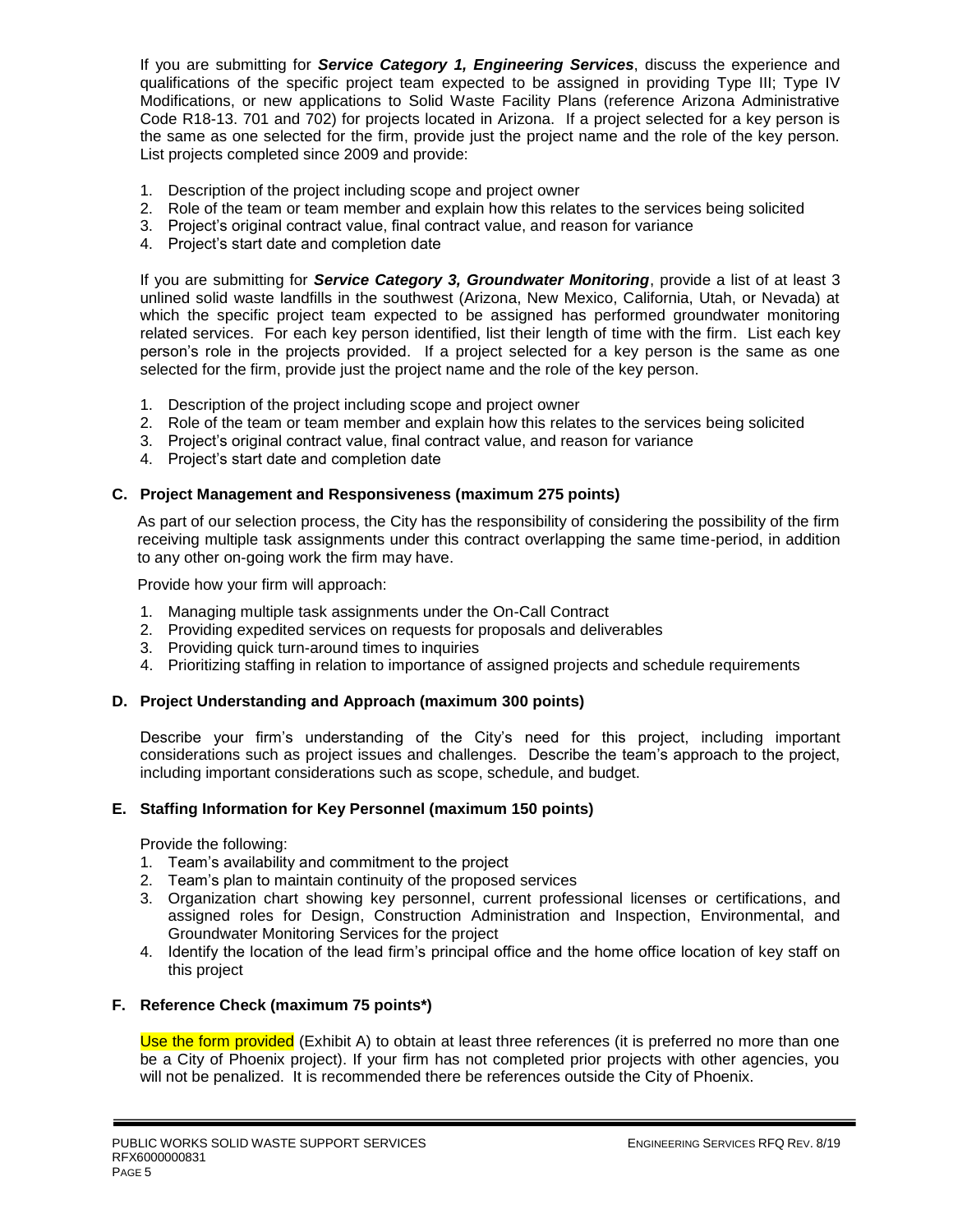\*These points are in addition to the 1,000 points for the SOQ.

### **SECTION V - SUBMITTAL REQUIREMENTS**

**New Electronic Submittal Process**: Firms interested in this project must submit a Statement of Qualifications (SOQ) electronically through the ProcurePHX online portal.

Submittal requirements are as follows:

 **Vendor Information: All firms must be registered in the City's Vendor Management System prior to submitting a proposal. For new firms, the City will send an email to your firm with a vendor number within two business days of submitting the request. The vendor number should be included on the cover of the SOQ. Information on how to register with the City is available at:** 

<https://www.phoenix.gov/financesite/Pages/EProc-help.aspx>

**If your firm is already registered with the City of Phoenix's ProcurePHX system, please visit**  <https://eprocurement.phoenix.gov/irj/portal> **to login and access the electronic solicitation.**

 **The product category code for this RFQ is 925000000 and 926000000 and the RFx number is 6000000831.** 

#### **Submittals:**

- Submittals must be uploaded to the ProcurePhx website by the submittal due date and time.
- Submit only one (1) SOQ electronically, in .PDF format only, addressing all evaluation criteria. No hard copies will be accepted.
- Clearly display the firm name, vendor number, project title, and project number on the cover of the SOQ.
- A maximum of **10 pages** is permitted to address **Evaluation Criteria C, D and E** in the SOQ submittal.
- A firm can submit **an additional 3 pages per Service Category** to address **Evaluation Criteria A and B** in the SOQ submittal *(Maximum page limit includes evaluation criteria and all additional content. It does not include Information Sheet).*
- Submit electronically the Statement of Qualifications by **12:00 noon, Phoenix time, on Friday, December 6, 2019.**
- Upload one complete version of the SOQ addressing all the criteria. Upload format is .PDF.
- Page size must meet requirements of 8½" x 11".
- Font size must not be less than 10 point.
- Content count:
	- $\checkmark$  Each side of a page containing evaluation criteria and additional content will be counted toward the maximum page limit noted above.
	- ✓ Pages that have project photos, charts and/or graphs will be counted towards the maximum page limit noted above.
	- $\checkmark$  Front and back covers, information sheet, Table of Contents pages, and divider (tab) pages **will NOT** be counted toward the maximum page limit noted above, unless they include evaluation criteria and additional content that could be considered by the selection panel.
- **Information Sheet:** Provide an information sheet that includes project title, RFx number, firm name, address, phone number, vendor number, the name, title, email address, and signature of your contact person for the project. Your Firm's Logo is optional. List the Service Categories and associated services for which the firm is qualified and interested in providing to the City. Include if your firm is a Small Business Enterprise (SBE). Do not include any additional information.
- **Evaluation Criteria:** Address the SOQ evaluation criteria.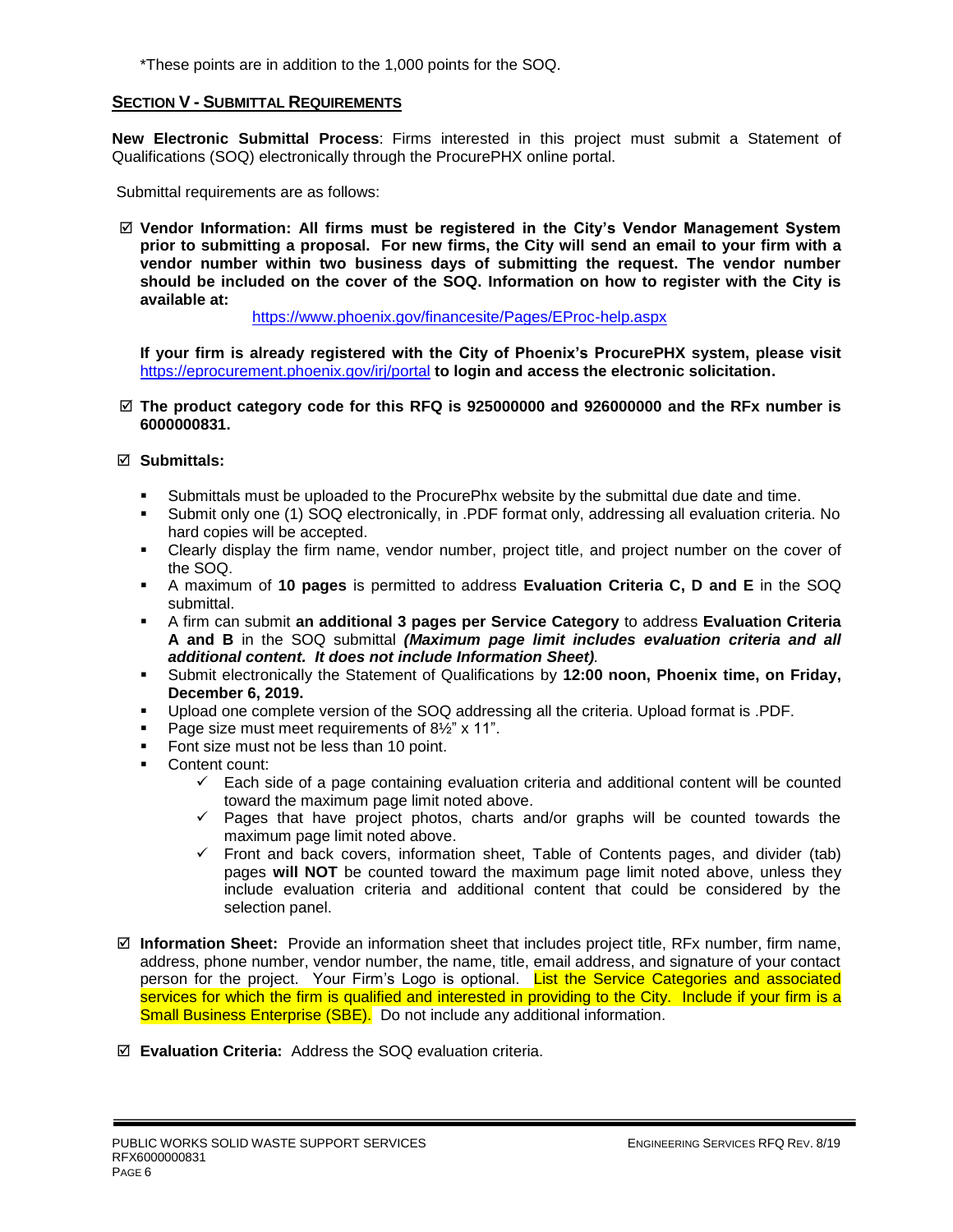**Additional Content:** Resumes and other information may be included (*content shall be included within the permitted maximum page limit*).

**Note: All pages exceeding the specified maximum page limit will be removed from the submittal and not considered in evaluating a submitted SOQ.** 

### **SECTION VI – GROUNDS FOR DISQUALIFICATION**

The following **will be grounds for disqualification,** and will be strictly enforced:

- Failure to submit electronically through the ProcurePHX online portal by the due date and time.
- Violating the "Contact with City Employees" policy contained in this RFQ.

#### **SECTION VII - SELECTION PROCESS AND SCHEDULE**

Interested firms will submit a SOQ. Up to 8 firms total will be selected through a qualifications-based selection process. A Selection Panel will evaluate each SOQ per the criteria set forth in Section IV above.

The City will select firms based on the SOQs received. No formal interviews will be conducted. The City may conduct a due diligence review on the firms receiving the highest evaluation.

For evaluation purposes, SOQs are divided into the four service categories for the selection panel members to review. Firms will be final listed for the service category in which they receive the highest ranking. When a firm's ranking places the firm on a final list for more than one service category, the firm will be selected for the service category in which the firm received the highest ranking. For the remaining service categories, the next highest ranked firm will be added to the final list. Final listed firms for the oncall contracts may provide services for all service categories of work in which they are qualified.

The following tentative schedule has been prepared:

Pre-submittal meeting November 21, 2019 SOQs due December 6, 2019 Selection Notification January 2020

If the City is unsuccessful in negotiating a contract with the best-qualified firms, the City may then negotiate with the next most qualified firm until a contract is executed, or the City may decide to terminate the selection process. Once a contract is executed with the successful firm, the procurement is complete.

All submitting firms will be notified of selection outcome for this project. The status of a selection on this project will be posted on the City of Phoenix's "Tabulations, Awards, and Recommendations" website:

#### <http://solicitations.phoenix.gov/awards>

The selected Consultant should expect to comply with the Arizona State Statutes Title 34 and City of Phoenix Design and Construction Procurement's contract provisions.

#### **SECTION VIII – GENERAL INFORMATION**

**Citywide Capital Improvement Projects.** Consulting and contractor services supporting the City's Capital Improvement Projects are procured under the authority of the City Engineer, currently located within the Street Transportation Department. Design and Construction Procurement coordinates the citywide consulting and construction contracting procurement processes.

**Changes to Request for Qualifications.** *Any changes to this Request for Qualifications (RFQ) will be in the form of a Notification.* The City of Phoenix shall not be held responsible for any oral instructions. Notifications are available on both the Current Opportunities and ProcurePHX webpage.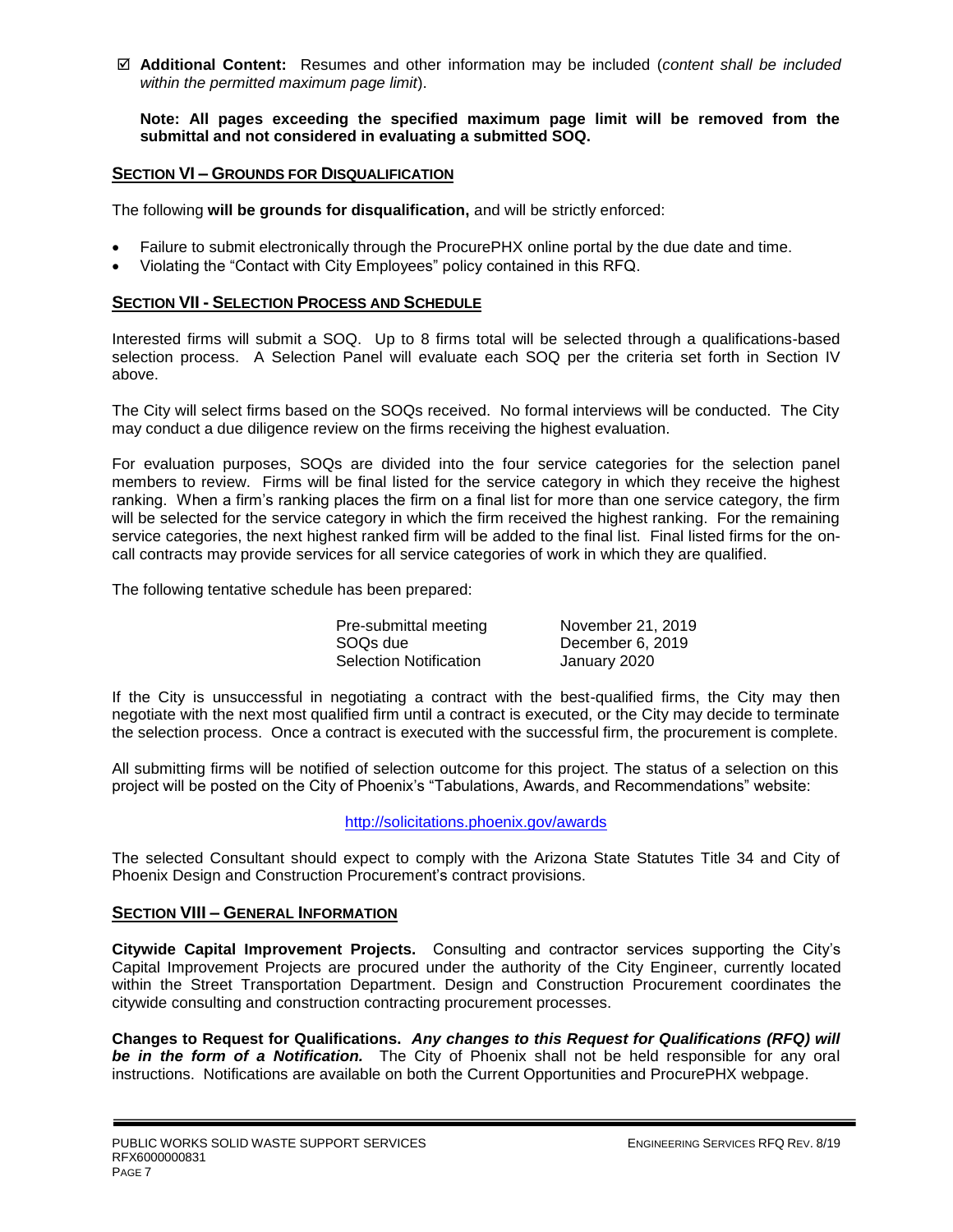*It shall be the responsibility of the registered RFQ holder to determine, prior to the submittal of the Statement of Qualifications, if a Notification has been issued***.** Registered RFQ holders may refer to the web page or call the Contracts Specialist (listed below) to ascertain if a Notification has been issued for this project.

**Alternate Format.** For more information or a copy of this publication in an alternate format, contact the Contracts Specialist (listed below) - Voice or 602-256-4286 – TTY. Requests will only be honored if made within the first week of the advertising period.

**Release of Project Information.** The City shall provide the release of all public information concerning the project, including selection announcements and contract awards. Those desiring to release information to the public must receive prior written approval from the City.

**City Rights.** The City of Phoenix reserves the right to reject any or all Statements of Qualifications, to waive any informality or irregularity in any Statement of Qualifications received, and to be the sole judge of the merits of the respective Statements of Qualifications received.

**Contact with City Employees.** This policy is intended to create a level playing field for all Proposers, assure that contracts are awarded in public, and protect the integrity of the selection process. **OFFERORS THAT VIOLATE THIS POLICY WILL BE DISQUALIFIED.**

Beginning on the date the RFQ is issued and until the date the contract is awarded or the RFQ withdrawn, all persons or entities that respond to the RFQ, including their authorized employees, agents, representatives, proposed partner(s), subcontractor(s), joint venture(s), member(s), or any of their lobbyists or attorneys (collectively the Proposer), will refrain from any direct or indirect contact with any person (other than the designated Contract Specialist) who may play a part in the selection process, including members of the evaluation panel, the City Manager, Assistant City Manager, Deputy City Managers, Department heads, the Mayor and other members of the Phoenix City Council. As long as the RFQ solicitation is not discussed, Proposers may continue to conduct business with the City and discuss business that is unrelated to this RFQ solicitation with City staff.

Commencing on the date and time a solicitation is published, potential or actual proposers (including their representatives) will only discuss matters associated with the solicitation with the Mayor, any members of City Council, the City Manager, any Deputy City Manager, or any department director directly associated with the solicitation (including in each case their assigned staff, except for the designated procurement officer) at a public meeting, posted under the Arizona Revised Statutes, until the resulting contract(s) are awarded or all offers or responses are rejected and the solicitation is cancelled without any announcement by the procurement officer of the City's intent to reissue the same or a similar solicitation.

Proposers may discuss their proposal or the RFQ solicitation with the Mayor or one or more members of the Phoenix City Council, provided such meetings are scheduled through the Contract Specialist (listed below), conducted in person at 200 W. Washington, Phoenix, Arizona 85003, and are posted as open meetings with the City Clerk at least twenty-four (24) hours prior to the scheduled meetings. The City Clerk will be responsible for posting the meetings. The posted notice shall identify the participants and the subject matter, as well as invite the public to participate.

**Conflict of Interest.** The City reserves the right to disqualify any Proposer on the basis of any real or apparent conflict of interest that is disclosed by the proposal submitted or any other data available to the City. This disqualification is at the sole discretion of the City. Any Proposer submitting a proposal herein waves any right to object now or at any future time, before any body or agency, including but not limited to, the City Council of the City of Phoenix or any court.

**Protest Procedures.** Firms responding to disqualification or a procurement outcome are referred to the Code of the City of Phoenix Chapter 2, Article XII, Section 2-187 to 2-190.4, which governs protest procedures utilized throughout the selection process. The procedures may be reviewed through the City of Phoenix website at:

<http://www.codepublishing.com/az/phoenix/>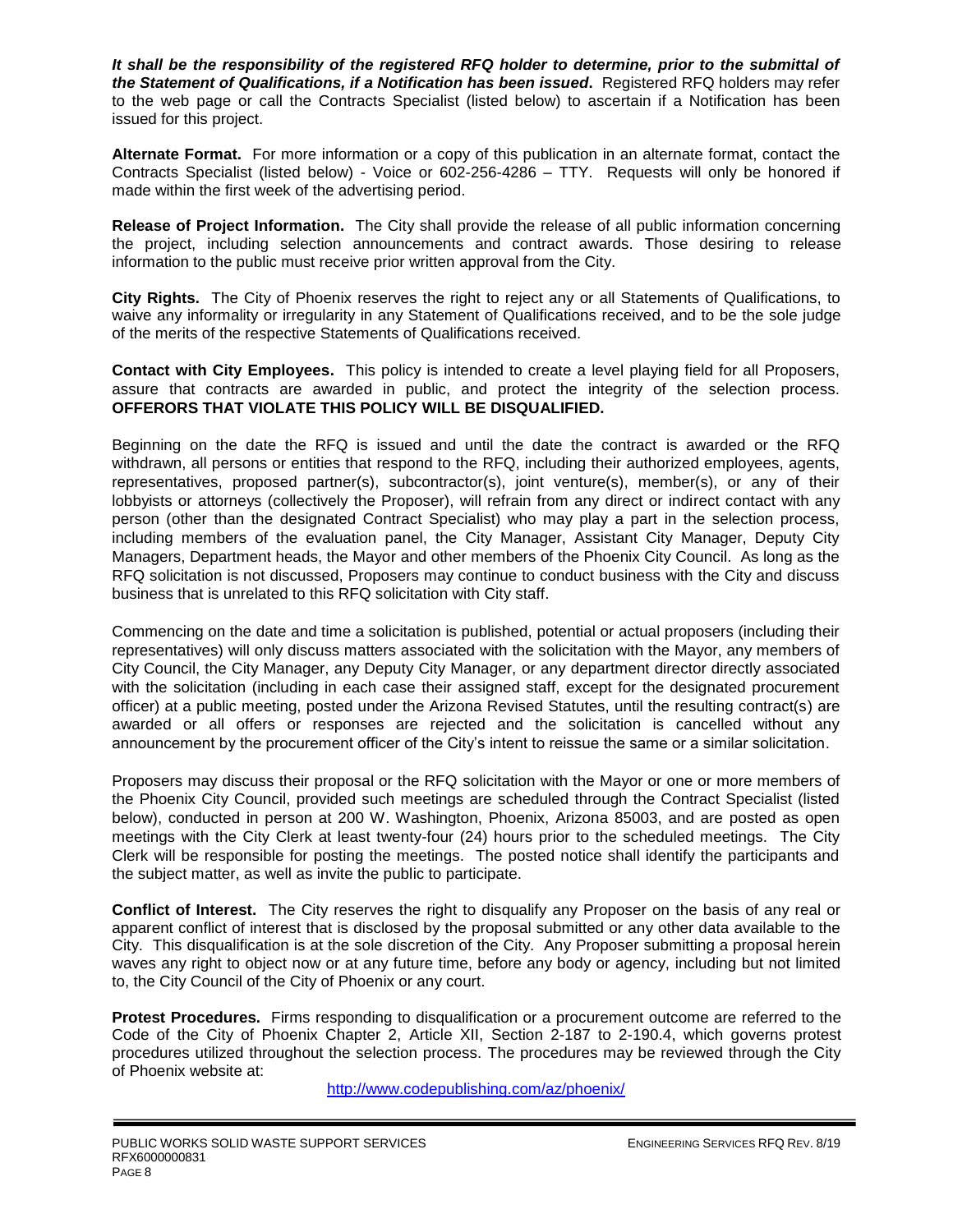A copy of the Protest Policy is also available online at:

<https://www.phoenix.gov/streets/procurement-opportunities>

**Questions -** Questions pertaining to this selection process or contract issues should be directed to the Contracts Specialist, George Goodale at (602) 534-8352 or email [George.Goodale@phoenix.gov](mailto:George.Goodale@phoenix.gov)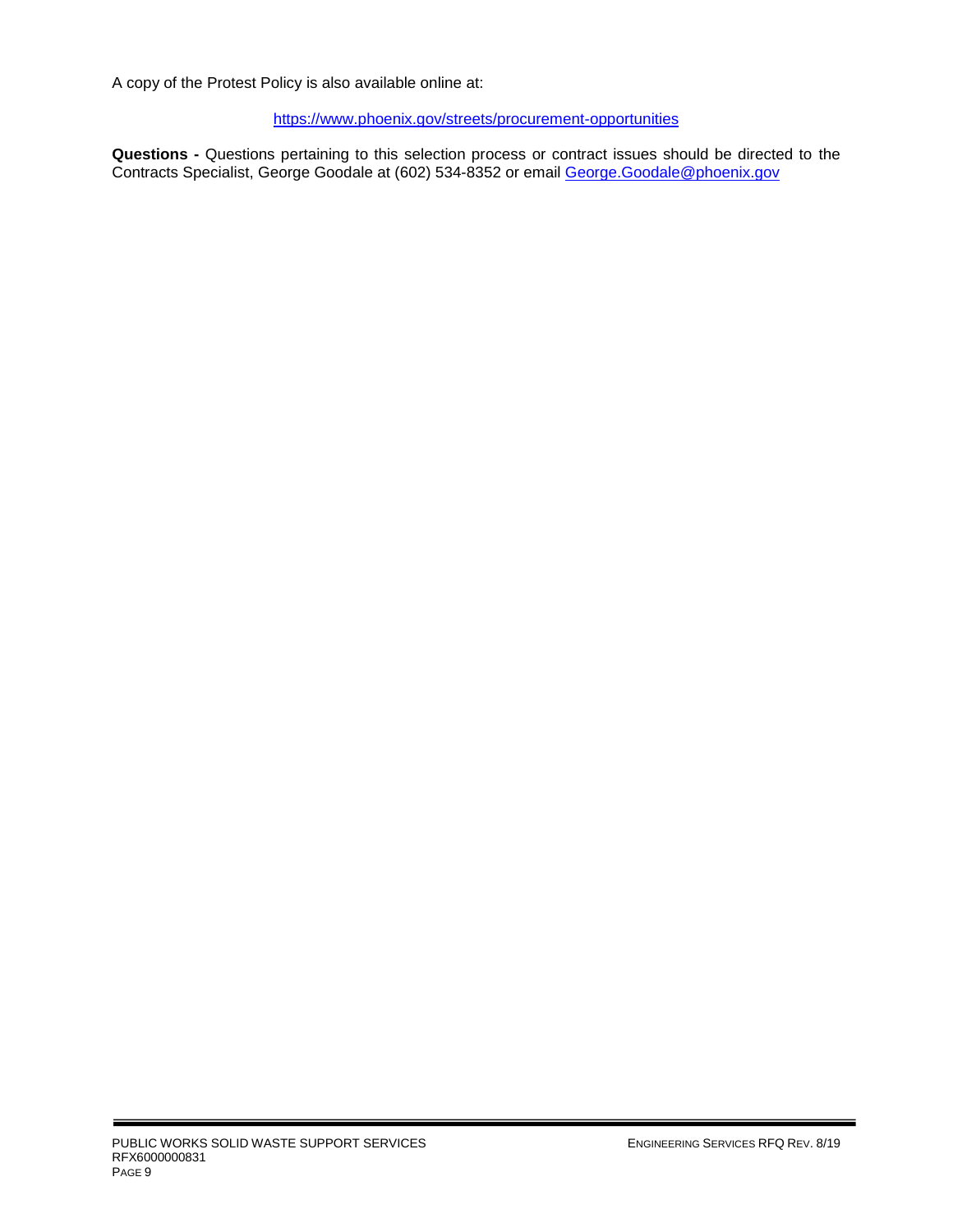## **EXHIBIT A CONSULTANT REFERENCE CHECK INSTRUCTIONS, FORM, AND SAMPLE LETTER**

**The attached Consultant Performance Evaluation Form is to be provided to the agencies or entities for which your firm has recently provided services similar to those requested for this project. Provide the evaluation form to the Owner, or the Owner's representative directly responsible for oversight of the project to complete and submit to the email box listed below.**

**The first three references submitted will be accepted and the scores utilized as part of the evaluation process. Each reference check is worth up to 25 points for a total of up to 75 points available.**

**The form is to be completed by the agency or entity and uploaded to the (email box) at:** 

**[soq.referencechecks@phoenix.gov](mailto:soq.referencechecks@phoenix.gov)**

**The procurement identifier is:**

**RFX 6000000831**

# **Attention: Contracts Specialist, George Goodale**

**Also attached is a sample performance evaluation cover letter that may be used when sending the reference check request.**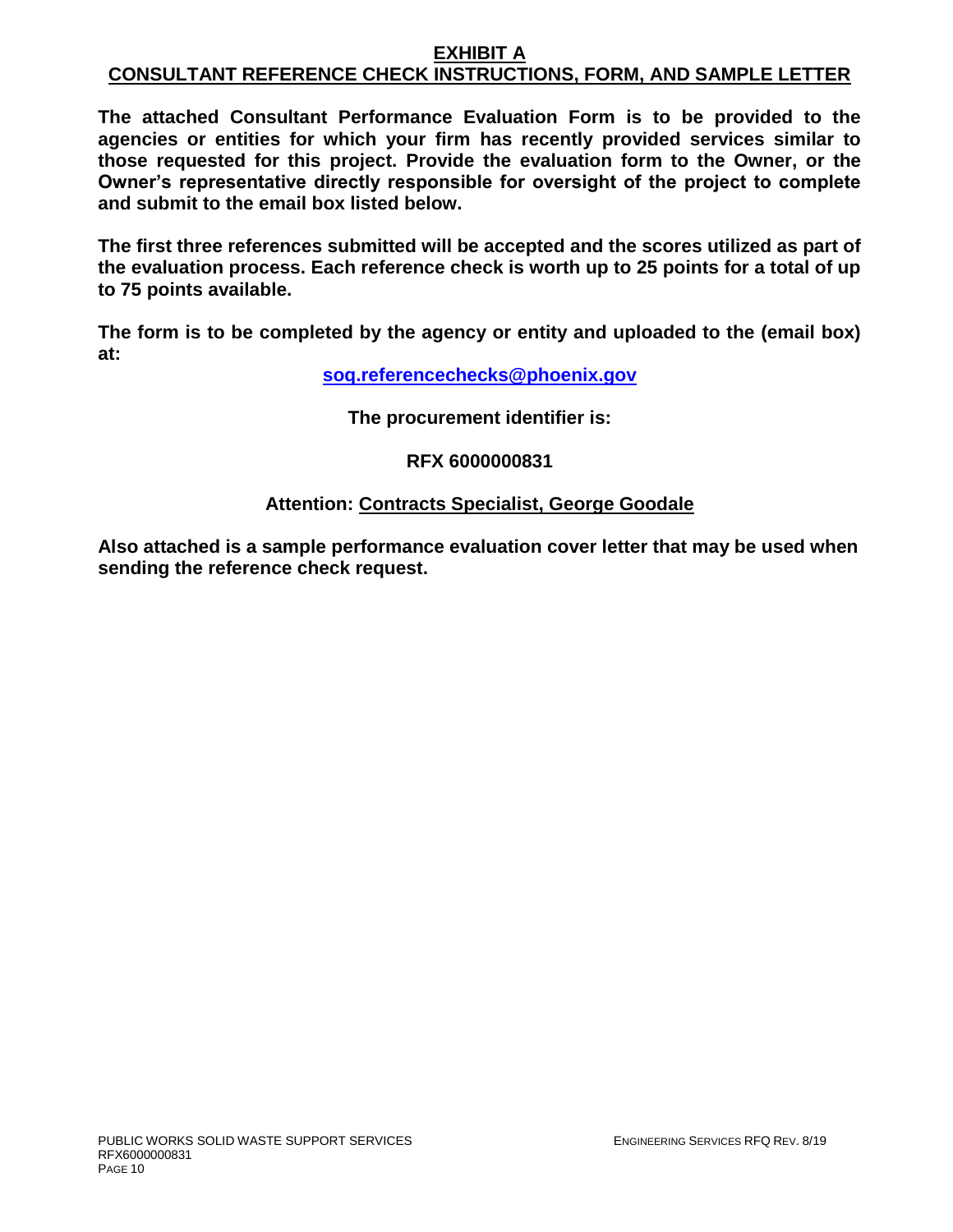Sample Cover Letter Contact Name Address of Reference

(Your Name) is responding to a Request for Qualifications (RFQ) from the City of Phoenix Office of the City Engineer's Design and Construction Procurement section.

The City is requesting reference information related to our past performance. As a part of the response submittal process, the City is requesting performance evaluations from agencies that our firm has performed services for either in the past or is currently receiving services.

I would appreciate your cooperation in completing the attached Consultant Performance Evaluation form and return by email the completed form by 12:00 pm Phoenix time on **December 6, 2019** to:

[soq.referencechecks@phoenix.gov](mailto:soq.referencechecks@phoenix.gov)

# **Reference in Subject Line: RFx #6000000831**

For questions, contact George Goodale, Contracts Specialist at 602-534-8352.

Failure to submit the Consultant Performance Evaluation form by the above date will have a negative impact on the proposal we submit for this service. Your cooperation in submitting this form by this date is appreciated.

If you have any questions regarding this request, please contact (your name) at (your telephone number).

Sincerely,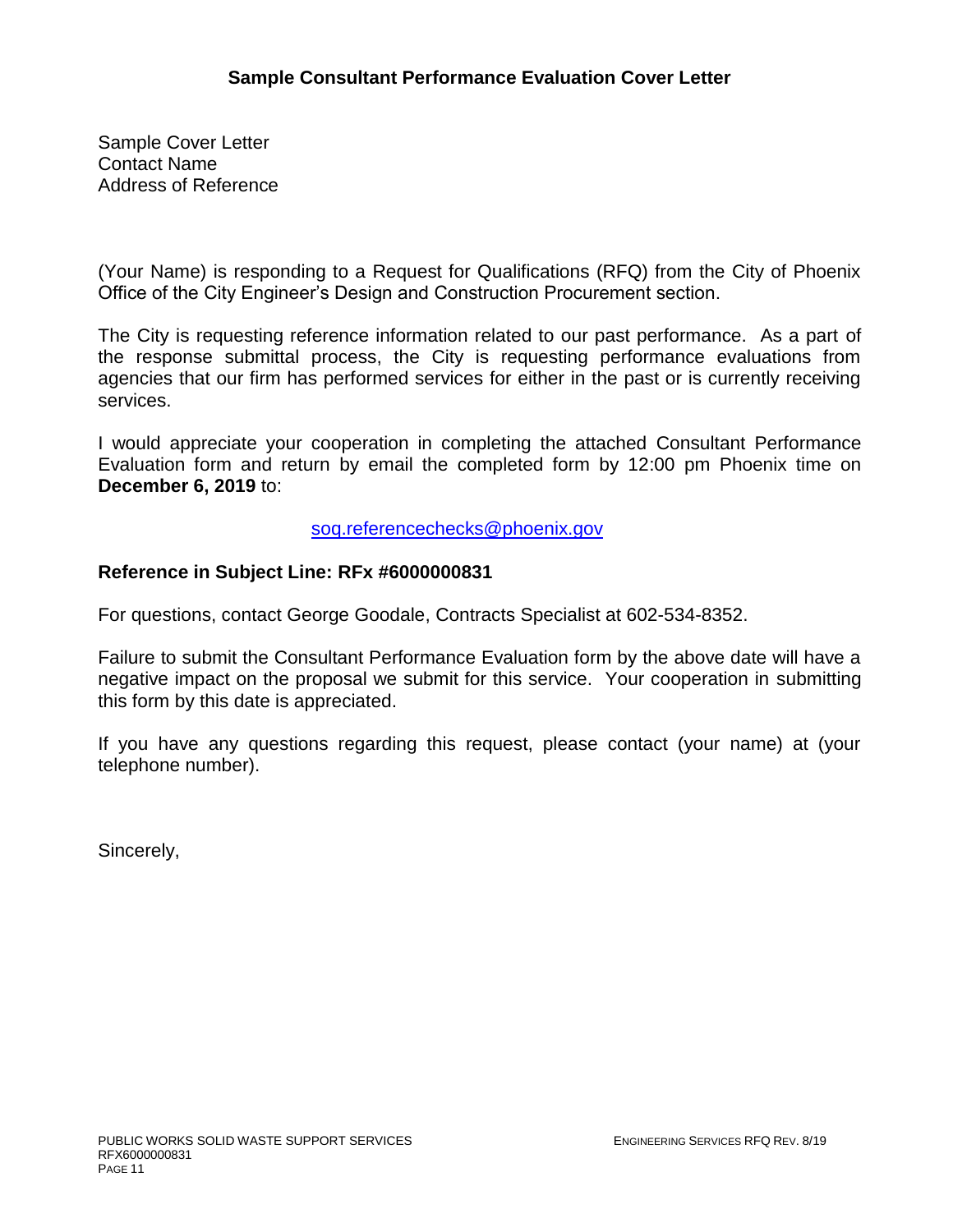# INSTRUCTIONS FOR COMPLETING CONSULTANT PERFORMANCE EVALUATION

Evaluate the consultant's contract performance in each of the rating areas listed below. On the Consultant Performance Evaluation form, circle the rating from 1 to 4 that most closely matches your evaluation of the consultant's performance. Comments are not required but appreciated. **Every rating area must be scored.** 

The Design and Construction Procurement section will use the information from this form to evaluate firms competing for contract award. **This completed form will become public record and upon request, will be released to the consultant or any other entity.**

Please submit the completed form to the address indicated on the bottom of the Consultant Performance Evaluation form. Thank you for your time and your cooperation.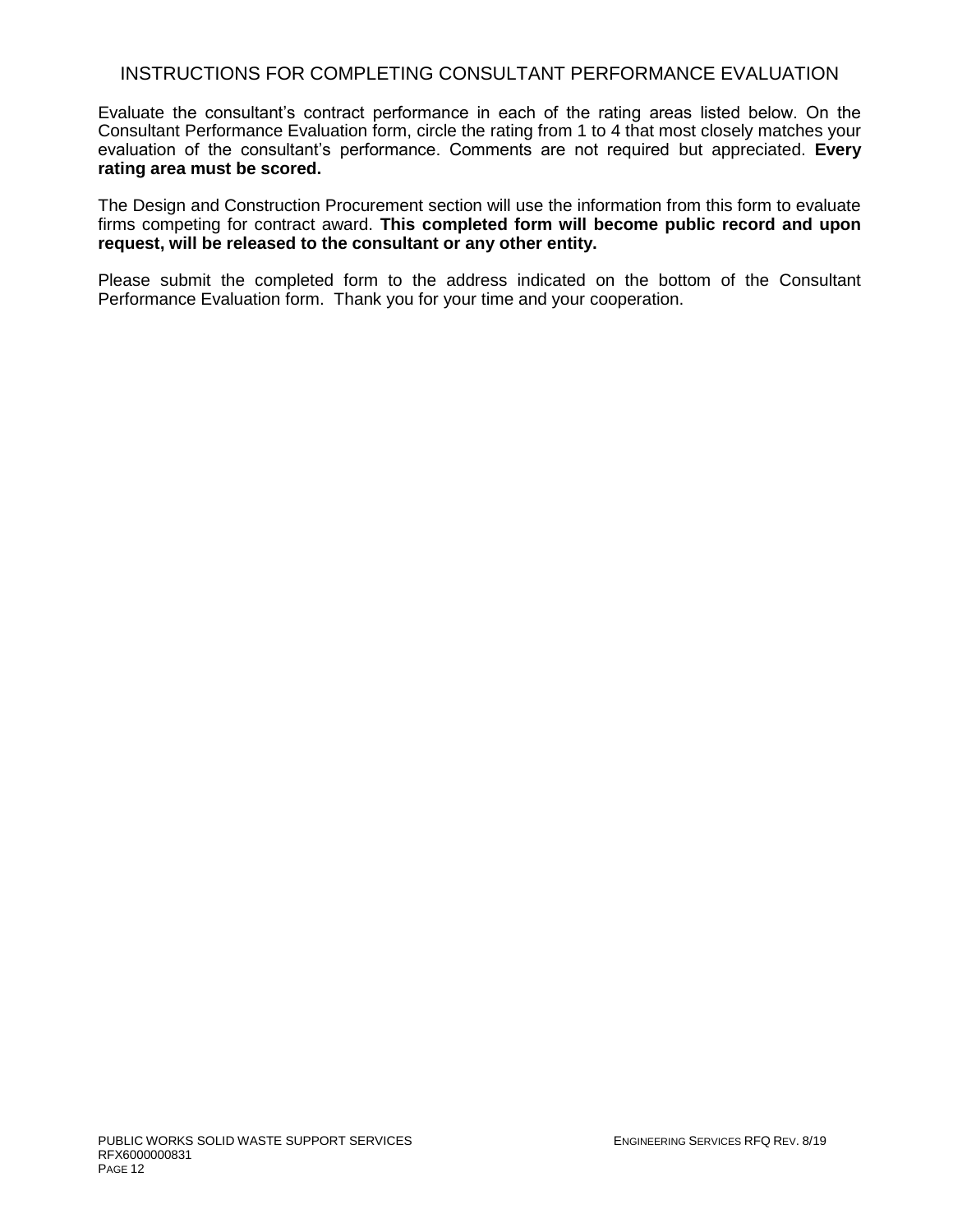# **PUBLIC WORKS SOLID WASTE SUPPORT SERVICES ENGINEERING SERVICES PROJECT NO. 7060101000**

# **PROCUREPHX PRODUCT CATEGORY CODE 925000000 and 926000000 RFx 6000000831**

# **CONSULTANT PERFORMANCE EVALUATION FOR \_\_\_\_\_\_\_\_\_\_\_\_\_\_\_\_\_\_**

(firm name)

**In the box below, provide the project title, contracted services provided by the firm, and start and completion date of services.**

**RATINGS: Summarize the Consultant's performance and circle the number below that corresponds to the performance rating for each category. Please see the rating scale.**

1 = Unsatisfactory;  $2 = Poor$ ;  $3 = Good$ ;  $4 = Excellent$ 

| HOW WOULD YOU RANK THE<br><b>BUSINESS RELATIONSHIP</b><br>BETWEEN THE OWNER AND<br>THE FIRM?                   | $\overline{4}$<br>3<br>$\overline{2}$<br>1 | Comments: |
|----------------------------------------------------------------------------------------------------------------|--------------------------------------------|-----------|
| WAS THE TEAM PRESENTED IN<br>THE PROPOSAL THE TEAM<br>THAT WORKED ON THE<br><b>PROJECT TO COMPLETION?</b>      | $\overline{4}$<br>3<br>$\overline{2}$<br>1 | Comments: |
| <b>WAS STAFF PROACTIVE IN</b><br><b>SOLVING PROBLEMS THAT</b><br>MAY HAVE OCCURRED ON THE<br>PROJECT?          | $\overline{4}$<br>3<br>$\overline{2}$<br>1 | Comments: |
| <b>WAS THE CONTRACTED</b><br><b>SCOPE OF SERVICES</b><br><b>COMPLETED ON TIME AND</b><br><b>WITHIN BUDGET?</b> | $\overline{4}$<br>3<br>$\overline{2}$<br>1 | Comments: |
| HOW WOULD YOU RATE THE<br><b>QUALITY OF WORK</b><br>PERFORMED BY THIS FIRM ON<br><b>YOUR PROJECT?</b>          | $\overline{4}$<br>3<br>$\overline{2}$<br>1 | Comments: |